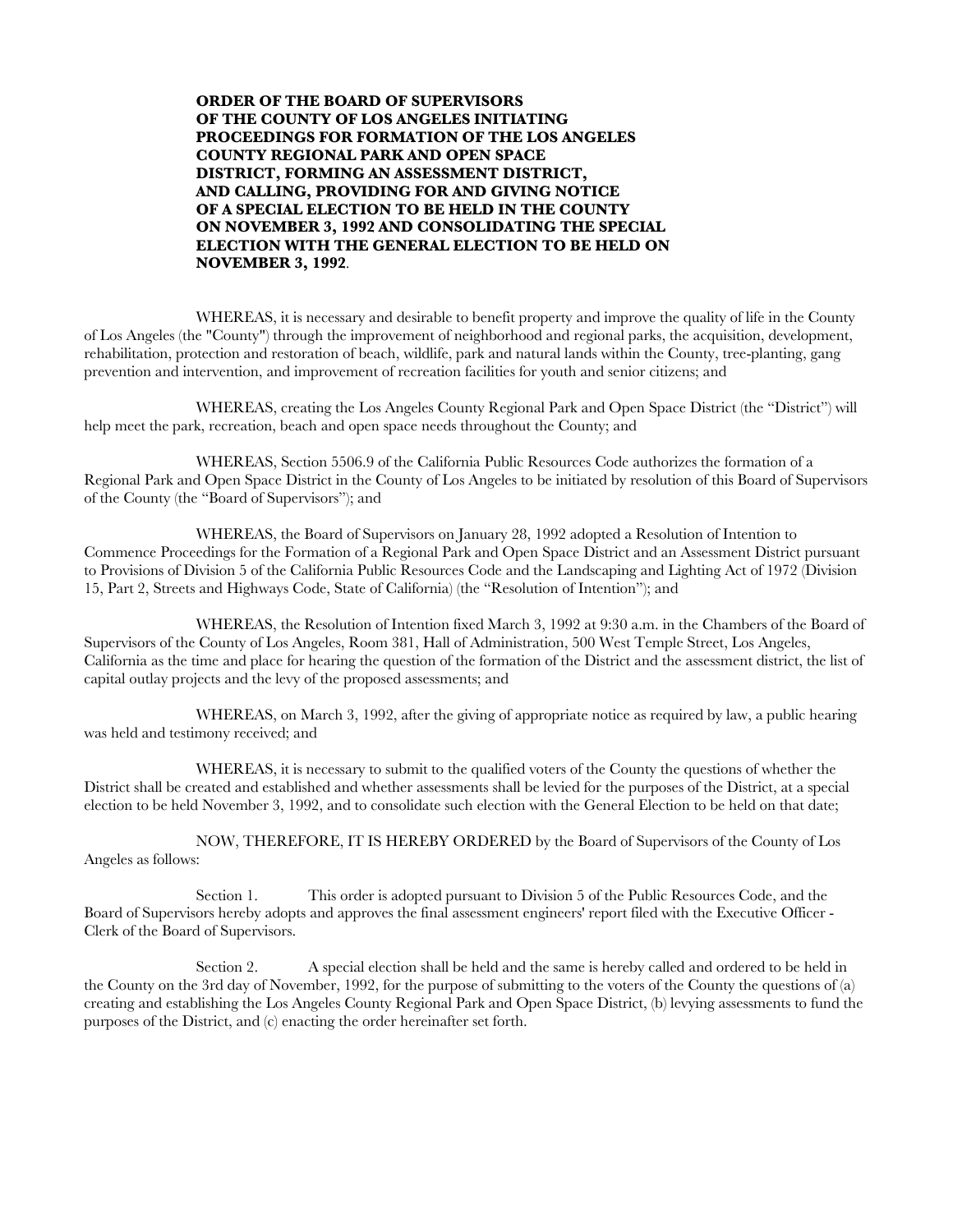Section 3. The Proposition for forming the District and levying said assessments shall appear upon the ballot substantially as follows:

## LOS ANGELES COUNTY PROPOSITION\_\_\_\_\_\_\_\_\_\_\_\_\_\_\_\_\_. SAFE NEIGHBORHOOD PARKS, GANG PREVENTION, TREE-PLANTING, SENIOR AND YOUTH RECREATION, BEACHES AND WILDLIFE PROTECTION.

For the purpose of improving the safety of recreation areas for children and senior citizens, preventing gangs by increasing the safety of neighborhood parks, planting trees and acquiring, restoring and preserving beach, park, wildlife, and open space resources, shall the Los Angeles County Regional Park and Open Space District be established and shall assessments be levied to fund the purposes of the District and to benefit property throughout the District, in accordance with the order of the Board of Supervisors?

The Board of Supervisors does hereby submit to the qualified voters of the County, at said special County election, this proposition and this order. The Chairman and Executive officer - Clerk of the Board of Supervisors are hereby authorized and directed to publish notice of said special election in accordance with Section 2554 of the California Elections Code. Analysis and review of this proposition and order shall be carried out pursuant to Section 3781 of the California Elections Code.

Section 4. It is the intent of this order and proposition to provide funds to benefit property and improve the quality of life in the District by preserving and protecting the beach, wildlife, park, recreation and natural lands of the District, providing safer recreation areas for all residents, preventing gangs, developing and improving recreation facilities for senior citizens, planting trees, building trails and restoring rivers and streams.

Section 5. The proposed District shall be known as the Los Angeles County Regional Park and Open Space District, and shall have boundaries coterminous with those of the County.

Section 6. The Board of Supervisors finds and declares that:

(a) The increase in, restoration of and enhanced safety of park, open space and recreation lands and facilities will help maintain sound economic conditions and a high standard of livability in the District by increasing property values, economic activity, employment opportunities and tourism throughout the District.

(b) Clean and safe parks will increase public safety, help to reduce crime, increase the attractiveness of the District as a place in which to live and locate businesses, and enhance the overall quality of life in the District.

(c) The development, acquisition, improvement, restoration and maintenance of the public parks, open space, beaches, trails and other public recreational facilities within the proposed District confer a direct and specific benefit to all parcels within the District, including without limitation increased attractiveness, improved environmental quality, enhanced recreational opportunities and increased economic activity, each of which will result in maintained or enhanced property values within the District.

(d) The protection of beach, wildlife, park, recreation and natural lands are vital to the quality of life in the District, providing important recreational opportunities to all residents of the District, especially children and senior citizens, and helping to protect air and water quality.

(e) It is critical that we restore and improve neighborhood and regional parks throughout the District, to improve the overall quality of our communities, provide safe places for children to play and alternatives to gangs and gang activities, increase recreation opportunities for senior citizens and provide pleasant places that all District residents can enjoy for relief from traffic and urban congestion.

(f) The District's beaches are among its' most important natural and economic resources, attracting millions of visitors every year. The District's mountains, foothills, and canyons are a vital part of the regions' natural heritage and are home to hundreds of species of native Californian animals and plants.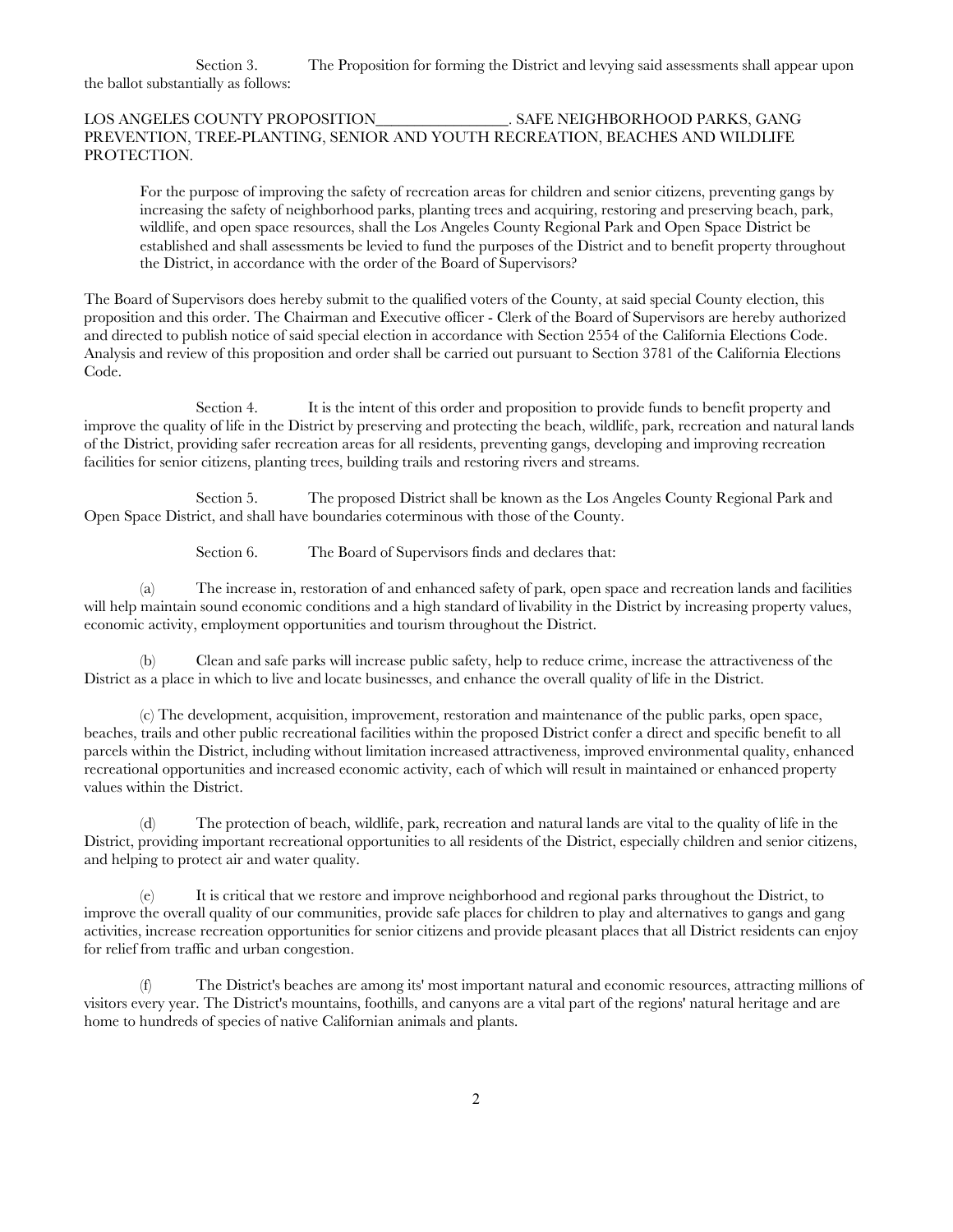$(g)$  It is a priority to enhance employment and particularly employment of youth to help prevent gangs in the District by using funds from this act to employ youth to work on restoration or rehabilitation projects being carried out in their communities.

Section 7. As used in this order, the following terms have the following meanings:

"Board of Supervisors" means the Board of Supervisors of the County of Los Angeles.

"Chief Administrative Officer" means the Chief Administrative Officer of the County.

"Community Conservation Corps" means the corps defined in Section 14507.5 of the California Public Resources Code and agencies under contract with the California Conservation Corps pursuant to Section 14406 of the California Public Resources Code.

"County" means the County of Los Angeles.

"Department of Beaches and Harbors" means the Department of Beaches and Harbors of the County.

"Department of Parks and Recreation" means the Department of Parks and Recreation of the County.

"Department of Public Works" means the Department of Public Works of the County.

"Director of Parks and Recreation" means the Director of the Department of Parks and Recreation.

"District" means the Los Angeles County Regional Park and Open Space District.

"Engineer's Report" means the final assessment engineer's report prepared by BSI Consultants, Inc. and Willdan Associates and adopted pursuant to this order.

"Landscaping and Lighting Act of 1972" means Part 2 (commencing with Section 22500) of Division 15 of the California Streets and Highways Code.

"National Park Service" means the National Park Service of the United States of America.

"Natural lands" means an area of relatively undeveloped land which (a) has substantially retained its characteristics as provided by nature or has been substantially restored, or which can be feasibly restored to a nearnatural condition, and which derives outstanding value from its wildlife, scenic, open space, parkland or recreational characteristics, or any combination thereof, or (b) meets the definition of open space land in Section 65560 of the California Government Code.

"Nonprofit Organization" means any charitable organization described in Section  $501(c)(3)$  of the federal Internal Revenue Code of 1986, as amended, which has among its purposes the provision of park and recreation services, gang prevention and intervention, tree-planting, or the conservation and preservation of wetlands or of lands predominantly in their natural, scenic, historical, forested or open-space condition.

"Park" means a tract of land with scenic, natural, open-space, or recreational values, set apart to conserve natural, scenic, cultural, historical or ecological resources for present and future generations, and to be used by the public as a place for rest, recreation, education, exercise, inspiration or enjoyment.

"Parks Fund" means the Los Angeles County Regional Park and Open Space District Park Fund created and established in Section 21 (c) of this order.

"Public Agency" means any governmental agency established pursuant to the laws of the State of California that is authorized to acquire, develop, improve and restore real property for beach, wildlife, park, recreation, open space or gang prevention and intervention purposes.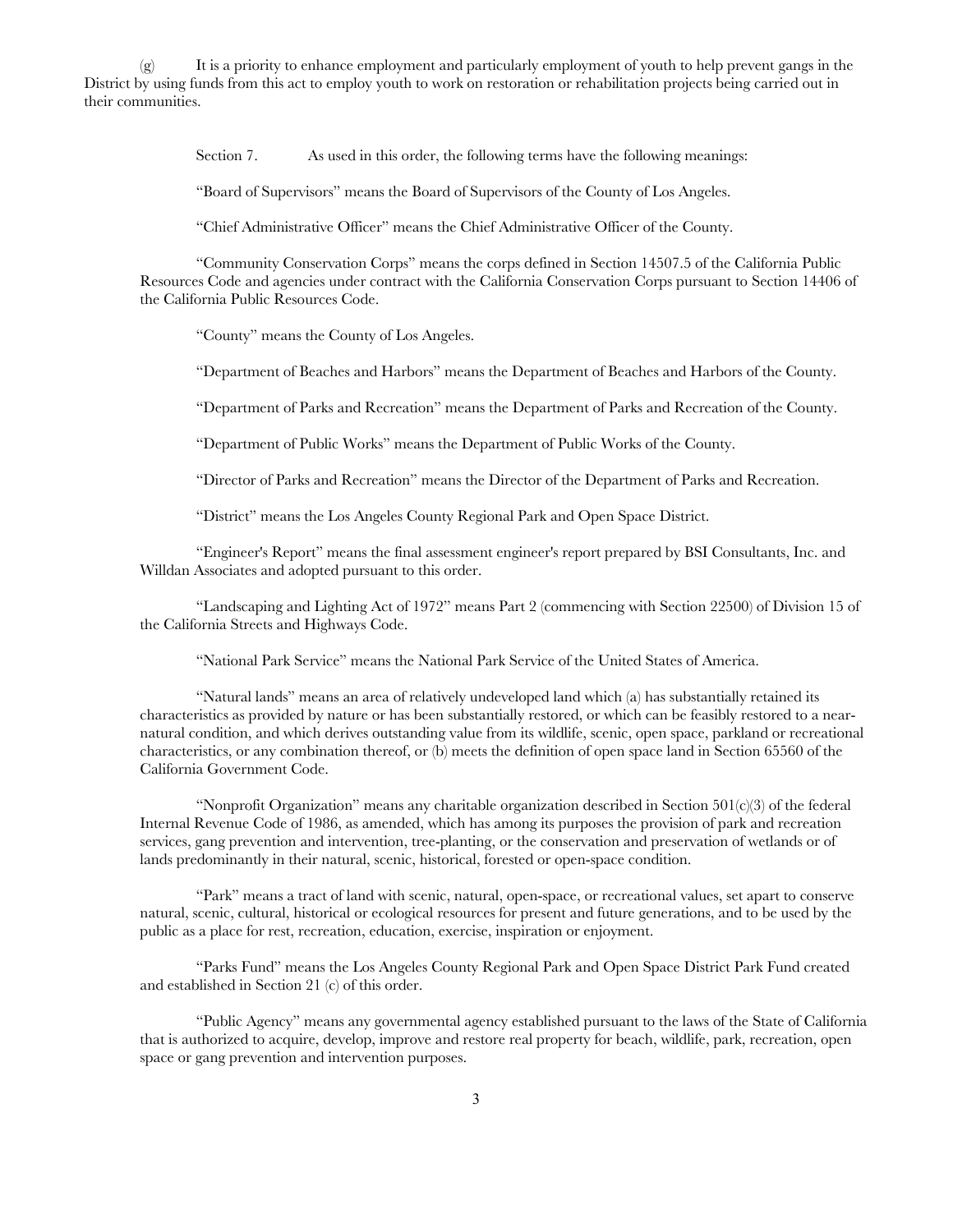"Significant Ecological Area" means a significant ecological area identified in the Significant Ecological Area Report prepared in 1976 for the Department of Regional Planning of the County.

"State Lands Commission" means the Lands Commission of the State of California.

"State Park System" means the system of parks owned or operated by the State of California.

Section 8. The following funds shall be awarded for the purposes set forth below, in amounts not to exceed the following:

(a) Two hundred three million one hundred fifty thousand dollars (\$203,150,000) to the County for the acquisition, development, improvement, restoration or rehabilitation of real property for regional beaches, recreational facilities, parks and park safety, gang prevention, senior citizen recreation facilities, wildlife habitat, natural lands or improvement of Santa Monica Bay, in accordance with the following schedule:

1. Five million dollars (\$5,000,000) to the Department of Parks and Recreation for the acquisition, development, improvement, restoration or rehabilitation of park property owned or operated by the County in accordance with the Conservation and Open Space Element of the County General Plan.

2. One hundred twenty seven million one hundred fifty thousand dollars (\$127,150,000) to the Department of Parks and Recreation for the acquisition, development, improvement, restoration or rehabilitation of real property for parks, recreation, wildlife habitat or natural lands in accordance with the following schedule:

A. One million five hundred thousand dollars (\$1,500,000) for general rehabilitation of park facilities at Bonelli Regional Park.

B. Four million five hundred thousand dollars (\$4,500,000) for development of recreation facilities at Brea Heights Park.

C. Three million dollars (\$3,000,000) for acquisition and construction of the Calabasas Recreational Center.

D. One million five hundred thousand dollars (\$1,500,000) for general rehabilitation of Castaic Park.

E. Five hundred thousand dollars (\$500,000) for expansion of and development at the Catalina Island Interpretive Center.

F. Two million five hundred thousand dollars (\$2,500,000) for the rehabilitation of park and recreation facilities at Cerritos Park.

G. One million dollars (\$1,000,000) for rehabilitation at Debs Park.

H. Four hundred thousand dollars (\$400,000) for rehabilitation of park facilities at Dexter Park.

I. Five hundred thousand dollars (\$500,000) for acquisition and development at Eagle Rock.

J. One million two hundred thousand dollars (\$1,200,000) to construct East Compton Swimming Pool at Rancho Dominguez County Park.

 $\tilde{K}$ . Four million dollars (\$4,000,000) for park improvements at the following East Los Angeles Parks: Atlantic Avenue, Belvedere, City Terrace, Obregon, Roosevelt, Salazar, and/or Saybrook.

L. One million five hundred thousand dollars (\$1,500,000) for acquisition in Eaton Canyon.

M. Four million dollars (\$4,000,000) for development of passive park facilities at Friendship Park, including a nature center, interpretive trails and tree-planting.

N. Five million dollars (\$5,000,000) for outdoor park development and improvements at Hancock Park.

O. One million four hundred sixty thousand dollars (\$1,460,000) for improvements to county parks to meet the Americans with Disabilities Act.

P. Five hundred thousand dollars (\$500,000) for rehabilitation of park facilities at Hart Park.

Q. Five million dollars (\$5,000,000) to renovate and develop for recreational purposes the Highland-Camrose Bungalows.

R. Twenty five million five hundred thousand dollars (\$25,500,000) for the development, improvement, restoration and rehabilitation of the Hollywood Bowl in accordance with the approved Hollywood Bowl Master Plan to be implemented by the Hollywood Bowl Foundation.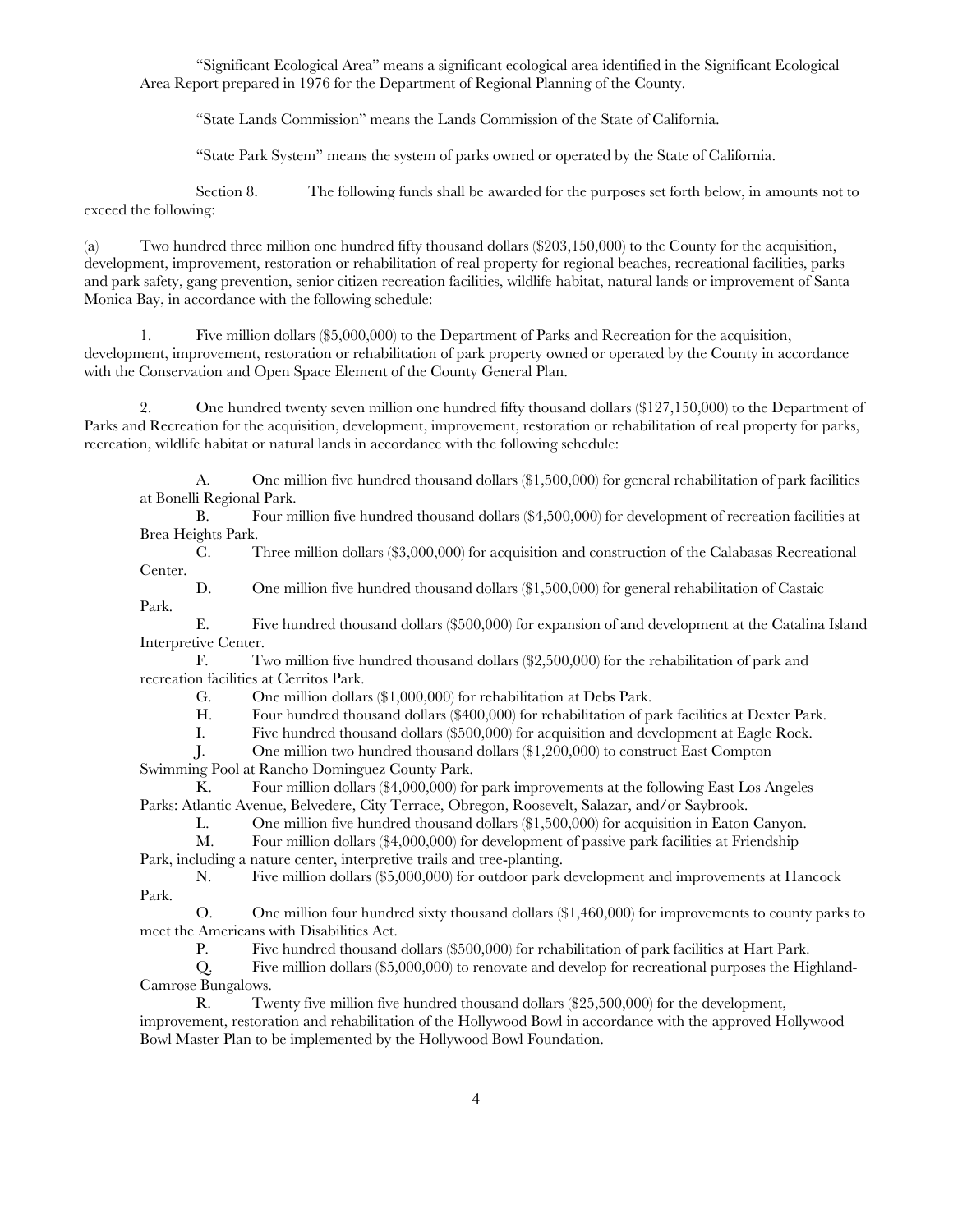S. Twelve million dollars (\$12,000,000) for acquisition, development and expansion at the Kenneth Hahn State Recreation Area.

T. Two million five hundred thousand dollars (\$2,500,000) for rehabilitation of recreation areas and facilities at La Mirada Park.

U. One million dollars (\$1,000,000) for improvements at the Magic Johnson Recreation Area.<br>V. Three hundred thousand dollars (\$300,000) for renovation and improvements at Malibu Bl

Three hundred thousand dollars (\$300,000) for renovation and improvements at Malibu Bluffs

Park.

W. Four million six hundred three thousand five hundred dollars (\$4,603,500) to acquire and develop the North County Athletic Complex in the Castaic area.

X. Two million four hundred twenty-six thousand five hundred dollars (\$2,426,500) for improvements to the following North County Parks: Del Valle, Hasley Canyon, Haskell, Loma Alta, North River, Province, Stevenson Ranch, Two Strike Park, and/or Westridge.

Y. Seven hundred fifty thousand dollars (\$750,000) for acquisition of North County Significant Ecological Areas as identified by the County's Significant Ecological Area Report.

Z. Three hundred thousand dollars (\$300,000) for acquisition and development of North County Trails from Santa Clarita to the Palmdale/Lancaster area.

AA. Three million five hundred thousand dollars (\$3,500,000) to develop and restore recreation facilities at Pan Pacific Park.

BB. One million dollars (\$1,000,000) for expansion of Placenta Canyon Park.

CC. Four hundred thousand dollars (\$400,000) for improvements to facilities at Plum Canyon.

DD. Five million dollars (\$5,000,000) for acquisition and development of trails and restoration and protection of natural resources along the Los Angeles River and its' tributaries, including the Rio Hondo, in the area bounded by Glendale Boulevard on the north and the southern boundary of the City of South Gate on the south, in accordance with the provisions in paragraph (2) of subdivision (d) of Section 11.

EE. Six hundred thousand dollars (\$600,000) for rehabilitation of park facilities in San Dimas Park.

FF. Three million four hundred thirty thousand dollars (\$3,430,000) to upgrade and improve the following San Gabriel Valley Parks: Thomas S. Burton, Countywood, Gunn Ave., Gloria Heer, Carolyn Rosas Park, Trailview, Los Robles, Manzanita, Pepperbrook, and/or Steimson.

GG. Two million five hundred thousand dollars (\$2,500,000) for the acquisition of open space land in canyons in the Santa Clarita Valley.

HH. Four million dollars (\$4,000,000) for expansion of and improvement to recreation areas at Santa Fe Dam Park.

II. Two million five hundred thousand dollars (\$2,500,000) for the development and improvement of sports fields and athletic facilities at Schabarum Regional Park.

JJ. Three million four hundred thousand dollars (\$3,400,000) for improvements to county senior citizen recreation facilities in the following parks: Hart, Basset, Arcadia, Obregon, Salazar, and/or Sorenson.

KK. One million dollars (\$1,000,000) for expansion of Towsley Canyon Park.

LL. Five million six hundred thirty thousand dollars (\$5,630,000) to rehabilitate and develop facilities in the following Urban County Parks: Alondra, Bethune, Dodger, Cantanella, Carver, Del Aire, Enterprise, Keller, Ladera, Lennox, Mona, Monteith, Owens, Rogers, and/or Victoria.

MM. Seven hundred fifty thousand dollars (\$750,000) for rehabilitation of park facilities at Val Verde Park.

NN. Two hundred fifty thousand dollars (\$250,000) for public access improvements at Walnut Creek Park.

OO. Five million seven hundred fifty thousand dollars (\$5,750,000) for development, improvement and rehabilitation of Whittier Narrows Regional Park in accordance with the Whittier Narrows Regional Park Plan.

3. Twenty five million dollars (\$25,000,000) to the Department of Parks and Recreation for competitive grants to Public Agencies and Nonprofit Organizations in accordance with the following schedule:

A. Five million dollars (\$5,000,000) for competitive grants for the acquisition and development of land and rights-of-way for walking, hiking, horse, bicycle, and handicapped access trails.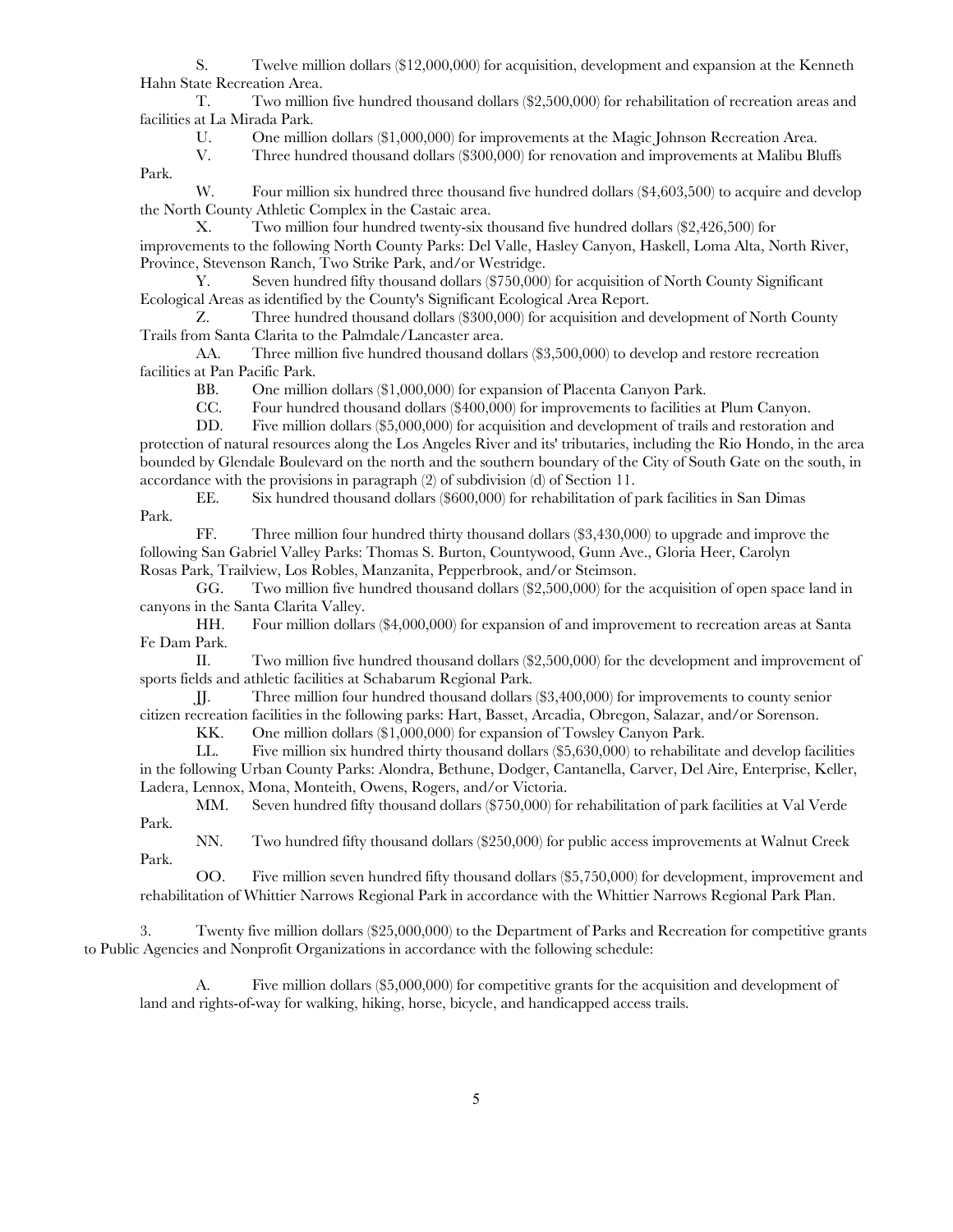B. Five million dollars (\$5,000,000) for competitive grants, in consultation with the Department of Community and Senior Citizens Services, for the development and improvement of senior centers and recreation facilities throughout the District.

C. Five million dollars (\$5,000,000) for competitive grants for the planting of trees in urban areas.

D. Five million dollars (\$5,000,000) for competitive grants for the restoration, rehabilitation or acquisition of natural lands and the development of recreational resources along the Santa Clara, San Gabriel and Los Angeles Rivers or their tributaries.

E. Five million dollars (\$5,000,000) for competitive grants, in consultation with the Probation Department, for graffiti prevention and restoration of exterior and interior facades at park, recreation and other public facilities. Grants to Nonprofit Organizations shall only be awarded to those organizations with demonstrated experience in graffiti removal and prevention and in employing at-risk youth wherever possible to perform the graffiti prevention and removal and facade restoration work.

4. Twelve million dollars (\$12,000,000) to the Department of Parks and Recreation for competitive grants to Public Agencies and Nonprofit Organizations for construction and development of at-risk youth recreation and service facilities throughout the District, with priority given to the South Los Angeles, East Los Angeles, San Fernando Valley and San Gabriel Valley areas.

5. Thirty million dollars (\$30,000,000) to the Department of Beaches and Harbors for the acquisition, development, or improvement of facilities to enhance and improve public access, and rehabilitation or restoration of existing facilities, at county-owned or operated beaches.

6. Four million dollars (\$4,000,000) to the County for capital outlay projects to restore and improve the Santa Monica Bay by measurably reducing the toxicity of and/or pollutant load in urban runoff to the Bay, and in accordance with the criteria in Section 14.

(b) Two hundred seventy-nine million eight hundred fifty thousand dollars (\$279,850,000) to the Department of Parks and Recreation for grants to public agencies for the acquisition, development, improvement, rehabilitation or restoration of real property for parks and park safety, senior recreation facilities, beaches, recreation, wildlife habitat or natural lands in accordance with the following schedule:

1. Seventy five million dollars (\$75,000,000) for grants to all incorporated cities within the District on a per parcel basis, including funds on a per parcel basis for the unincorporated area of the County.

2. Two hundred four million eighty hundred fifty thousand dollars (\$204,850,000) for direct grants to cities in accordance with the following schedule:

A. One million four hundred ten thousand dollars (\$1,410,000) to the City of Agoura Hills for the construction of the Agoura Hills Community Center.

B. One million one hundred thousand dollars (\$1,100,000) to the City of Alhambra for the reconstruction of the Granada Park Swim Complex.

C. Two million four hundred eighty thousand dollars (\$2,480,000) to the City of Avalon for the restoration and improvement of the Avalon waterfront.

D. One million four hundred thousand dollars (\$1,400,000) to the City of Azusa for the development of Slauson Park Community Pool.

E. Four hundred thousand dollars (\$400,000) to the City of Bell for renovation of Veterans Memorial Park.

F. One million four hundred seventy thousand dollars (\$1,470,000) to the City of Burbank for the construction of a nature center in Stough Canyon.

G. Two hundred fifty thousand dollars (\$250,000) to the City of Calabasas for the construction of the Regional Youth Baseball Facility.

H. Two million fifty thousand dollars (\$2,050,000) to the City of Covina for the development of Wingate Park.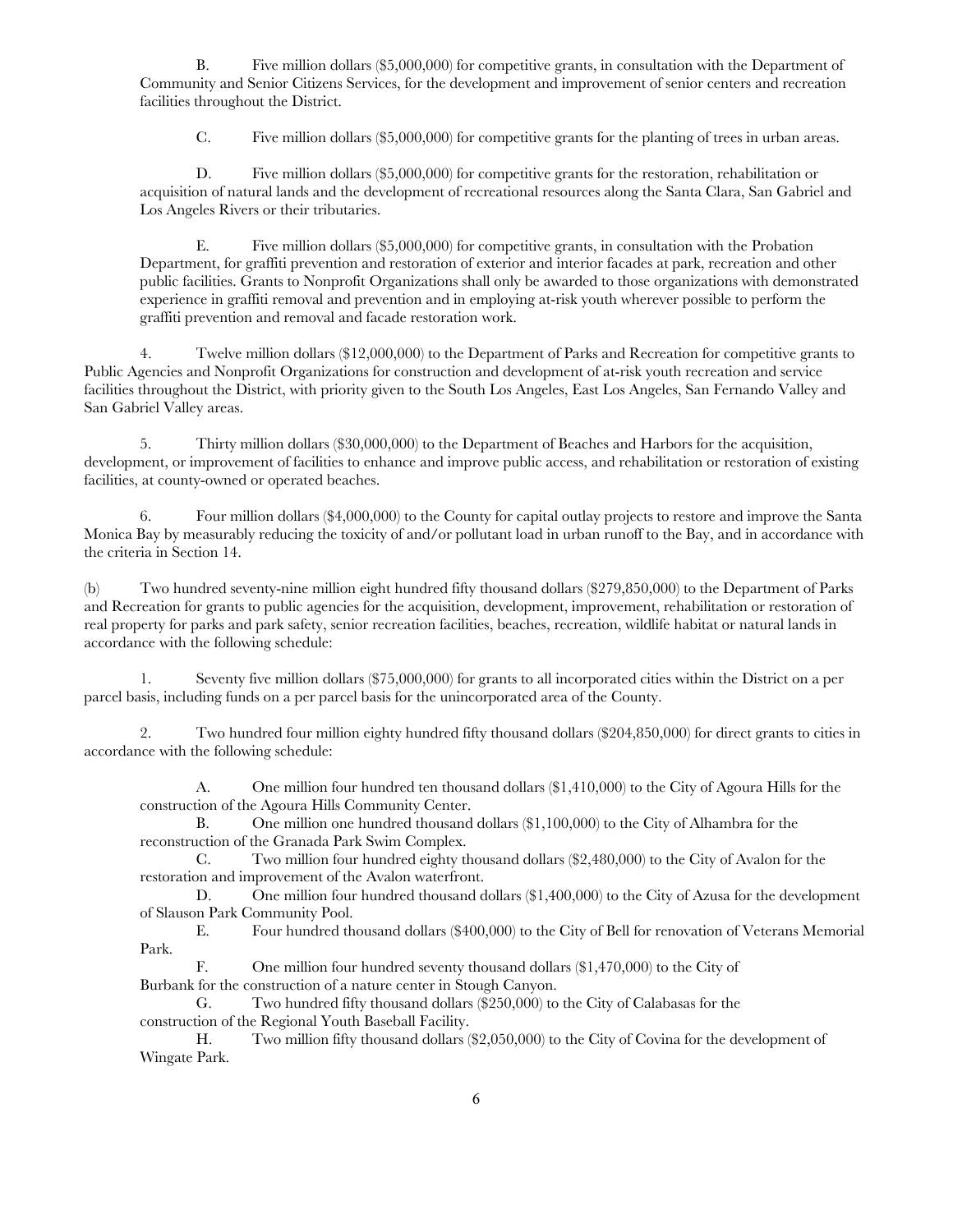I. One million three hundred thirty thousand dollars (\$1,330,000) to the City of Cudahy for the expansion of Lugo Park.

J. One million four hundred seventy thousand dollars (\$1,470,000) to the City of Diamond Bar for the development of Pantera Park.

K. One million eight hundred sixty thousand dollars (\$1,860,000) to the City of Downey for the construction of the Downey Community-Senior Center.

L. Six hundred thousand dollars (\$600,000) to the City of Duarte for the development of the Duarte School Sports Facility.

M. Eight hundred fifty thousand dollars (\$850,000) to the City of Gardena for the development and restoration of the Willows Wetlands Wildlife Preserve.

N. Three million three hundred thirty thousand dollars (\$3,330,000) to the City of Glendale in accordance with the following schedule:

i. One million eight hundred sixty thousand dollars (\$1,860,000) for the development of the Freeway Park Sports Complex.

ii. One million four hundred seventy thousand dollars (\$1,470,000) for development of

Deukmejian Wilderness Park, including trails and public access, in the City of Glendale.

O. Two million seventy thousand dollars (\$2,070,000) to the City of Glendora in accordance with the following schedule:

> i. Six hundred thousand dollars (\$600,000) for the construction of La Fetra Senior Recreation Center.

ii. One million four hundred seventy thousand dollars (\$1,470,000) for the acquisition of critical wildlife habitat and natural lands.

P. One million five hundred thousand dollars (\$1,500,000) to the City of Hawthorne in accordance with the following schedule:

> i. Five hundred thousand dollars (\$500,000) to rebuild the Hawthorne Youth Camp Lodge.

ii. One million dollars (\$1,000,000) for the development of the Eucalyptus Recreational Complex.

Q. Three million nine hundred eighty thousand dollars (\$3,980,000) to the City of Hermosa Beach in accordance with the following schedule:

i. Two million four hundred eighty thousand dollars (\$2,480,000) for the acquisition of the Hermosa Beach Valley Greenbelt.

ii. One million five hundred thousand dollars (\$1,500,000) for the restoration and rehabilitation of the Hermosa Beach pier and waterfront.

R. Five hundred thousand dollars (\$500,000) to the City of La Habra Heights for the restoration and improvement of Hacienda Park.

S. One million seven hundred fifty thousand dollars (\$1,750,000) to the City of Lakewood in accordance with the following schedule:

> i. Eight hundred fifty thousand dollars (\$850,000) for the renovation of McCormick Pool.

ii. Nine hundred thousand dollars (\$900,000) for development of Mayfair High School Sports Complex.

T. One million eight hundred sixty thousand dollars (\$1,860,000) to the City of Lancaster for the acquisition of and development of public access to Prime Desert Woodland Preserve habitat.

U. Nineteen million six hundred sixty thousand dollars (\$19,660,000) to the City of Long Beach in accordance with the following schedule:

> i. Eleven million four hundred sixty thousand dollars (\$11,460,000) for Westside Park Acquisition.

ii. Six million two hundred thousand dollars (\$6,200,000) for the development of El Dorado Regional Park.

iii. One million dollars (\$1,000,000) for the expansion and development of Martin Luther King, Jr. Park.

iv. One million dollars (\$1,000,000) for the development and rehabilitation of Belmont Pier.

V. Ninety-seven million dollars (\$97,000,000) to the City of Los Angeles in accordance with the following schedule: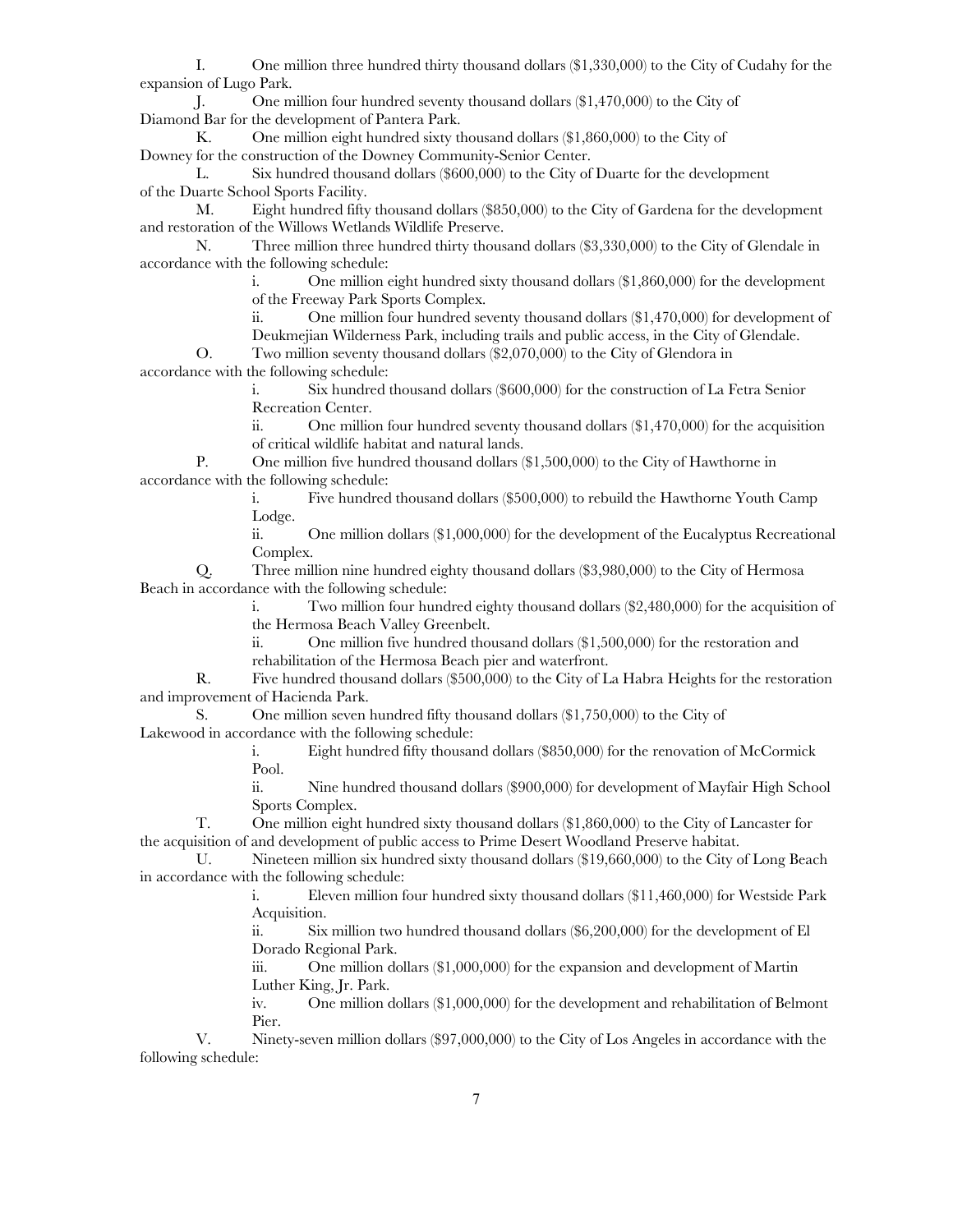i. Two million two hundred thousand dollars (\$2,200,000) for the development of Elysian Park.

ii. Seven million dollars (\$7,000,000) for the replacement of swim and recreation facilities at Exposition Park.

iii. Eighteen million dollars (\$18,000,000) for the development, improvement, restoration and rehabilitation of the Griffith Observatory in accordance with the Griffith Observatory Master Plan.

iv. Ten million dollars (\$10,000,000) for the development of a swim lake and related facilities at the Hansen Dam Recreation Area.

v. Two million seven hundred thousand dollars (\$2,700,000) for the development of the Harbor Walkway.

vi. Four million seven hundred thousand dollars (\$4,700,000) for the development, improvement and rehabilitation of Housing Authority recreation facilities.

vii. Four million seven hundred thousand dollars (\$4,700,000) for the restoration and improvement of Sepulveda Basin wildlife habitat areas and expansion of picnic and sports facilities, including the Hjelte Sports Complex. No less than one million eight hundred thousand dollars (\$1,800,000) shall be spent on restoration of the Sepulveda Basin Wildlife

Area and the development of a native plant/wildlife area west of the existing wildlife area. viii. Twelve million seven hundred thousand dollars (\$12,700,000) for the development, improvement, restoration and rehabilitation of Urban Impact Parks in accordance with the Urban Impact Park Plan.

ix. Ten million dollars (\$10,000,000) for the restoration and rehabilitation of Venice Beach facilities, walkways and trails, the Venice Pier, Ballona Lagoon and Venice Boulevard median improvements in accordance with the Venice Urban Waterfront Restoration Plan.

x. Twenty-five million dollars (\$25,000,000) for the development, improvement and rehabilitation of the Los Angeles Zoo. The funds shall be spent on the site of the Los Angeles Zoo and in accordance with the Los Angeles Zoo Master Plan as approved by the Los Angeles City Board of Recreation and Park Commission.

W. One million five hundred fifty thousand dollars  $(\$1,550,000)$  to the City of Lynwood for renovations and additions to Dymally Park.

X. One million dollars (\$1,000,000) to the City of Malibu for acquisition and development of trails, wetland restoration, and lagoon enhancement in the Malibu civic center area.

Y. One million nine hundred seventy thousand dollars (\$1,970,000) to the City of Manhattan Beach in accordance with the following schedule:

> i. One million four hundred seventy thousand dollars (\$1,470,000) for the improvement of Parkway Park.

ii. Five hundred thousand dollars (\$500,000) for repairs to the Pier and improvements to the Oceanographic Teaching Station.

Z. One million three hundred eighty thousand dollars (\$1,380,000) to the City of Monrovia for the development of Canyon Park.

AA. One million four hundred seventy thousand dollars (\$1,470,000) to the City of Montebello for the construction of a sports complex/senior facility.

BB. One million four hundred seventy thousand dollars (\$1,470,000) to the City of Palos Verdes Estates for the acquisition and improvement of land for coastal access, trails, and open space purposes.

CC. Five million eight hundred ten thousand dollars (\$5,810,000) to the City of Pasadena in accordance with the following schedule:

> i. One million eight hundred sixty thousand dollars (\$1,860,000) for the development and restoration of Devil's Gate in accordance with the Devil's Gate Master Plan.

ii. One million four hundred seventy thousand dollars (\$1,470,000) for the development and restoration of Lower Arroyo Seco Park in accordance with the Lower Arroyo Seco Park Plan.

iii. Two million four hundred eighty thousand dollars (\$2,480,000) for the development of a senior center in the City of Pasadena.

DD. Two million fifty thousand dollars (\$2,050,000) to the City of Pico Rivera for the development of an activity center/gymnasium.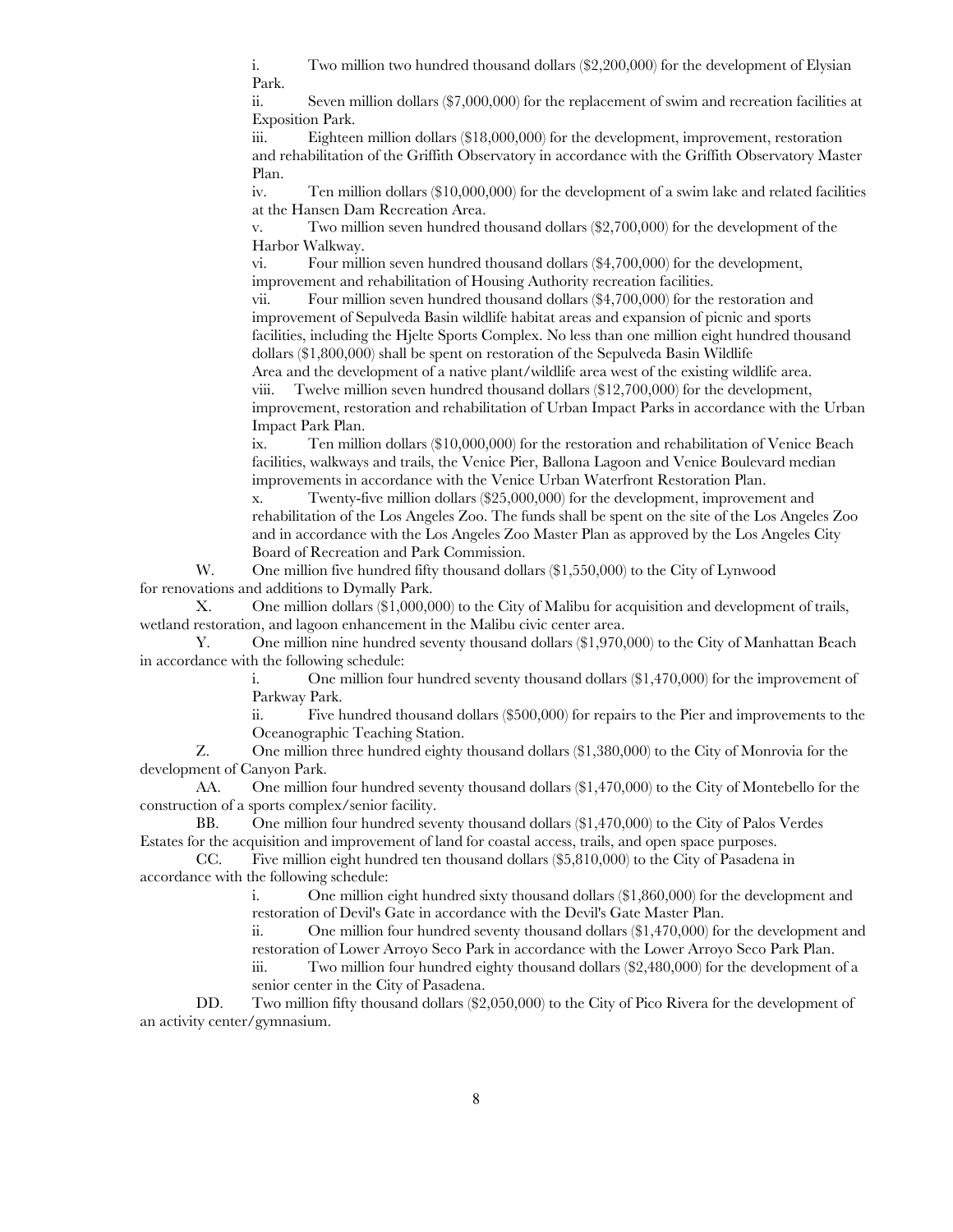EE. One million five hundred fifty thousand dollars (\$1,550,000) to the City of Pomona for renovations of Ganesha Park.

FF. Six million eight hundred twenty thousand dollars (\$6,820,000) to the City of Rancho Palos Verdes in accordance with the following schedule:

> i. Two million four hundred eighty thousand dollars (\$2,480,000) for development of trails, athletic fields and courts, amphitheatre, interpretive center and senior facilities at Pt. Vicente Regional Park.

ii. Four million three hundred forty thousand dollars (\$4,340,000) for the acquisition of critical natural lands and wildlife habitat.

GG. Three million two hundred twenty thousand dollars (\$3,220,000) to the City of Redondo Beach for the reconstruction of Redondo Beach Pier, development of Moonstone Park; and/or renovation of Seaside Lagoon.

HH. One million four hundred seventy thousand dollars (\$1,470,000) to the City of Rolling Hills Estates for the acquisition of critical natural lands and wildlife habitat.

II. One million four hundred seventy thousand dollars (\$1,470,000) to the City of Rosemead for the development of a senior recreation facility on Garvey Avenue in the city.

JJ. One million one hundred thousand dollars (\$1,100,000) to the City of San Dimas for the improvement and development of Horsethief Canyon Park in accordance with the Horsethief Canyon Park Plan.

KK. One hundred thousand dollars (\$100,000) to the City of San Gabriel in accordance with the following schedule:

i. Thirty thousand dollars (\$30,000) for restoration of Smith Park Pool.

ii. Seventy thousand dollars (\$70,000) for the renovation of Jefferson Gymnasium.

LL. Two million four hundred eighty thousand dollars (\$2,480,000) to the City of Santa Clarita for the acquisition and development of the Santa Clara River Park in accordance with the Santa Clara River Water and Recreation Features Plan.

MM. Four million nine hundred sixty thousand dollars (\$4,960,000) to the City of Santa Monica in accordance with the following schedule:

i. One million eight hundred sixty thousand dollars (\$1,860,000) to the City of Santa

Monica for the restoration and rehabilitation of Santa Monica Beaches.

ii. Three million one hundred thousand dollars (\$3,100,000) for improvements to Palisades Park.

NN. Three million one hundred thousand dollars (\$3,100,000) to the City of Sierra Madre for acquisition of natural lands in foothill areas.

OO. Nine hundred thousand dollars (\$900,000) to the City of South Gate for additions to the Senior Recreation Building.

PP. Three million three hundred sixty thousand dollars (\$3,360,000) to the City of Torrance in accordance with the following schedule:

> i. One million five hundred thousand dollars (\$1,500,000) for the restoration and improvement of the Madrona Marsh in the City.

ii. One million eight hundred sixty thousand dollars (\$1,860,000) for the development of Charles H. Wilson Park.

QQ. Nine million three hundred thousand dollars (\$9,300,000) to the City of Whittier for acquisition of natural lands and development of related facilities in the Whittier Hills.

(c) Forty million dollars (\$40,000,000) to the Santa Monica Mountains Conservancy for the acquisition of park and open space land, development of related recreation facilities and grants pursuant to Division 23 of the Public Resources Code, including recreational facilities for senior citizens, according to the following schedule:

1. An amount not to exceed thirty-five percent (35 %) of funds expended pursuant to this subdivision shall be spent within the City of Los Angeles, including expansion of Stony Point Park.

2. An amount not less than sixty-five percent (65%) of funds expended pursuant to this subdivision shall be spent outside the City of Los Angeles, including an amount not less than four million dollars (\$4,000,000) to be spent for acquisition and development in the Santa Clarita Woodlands, and not less than one million dollars (\$1,000,000) to be spent for restoration of wild trout habitat.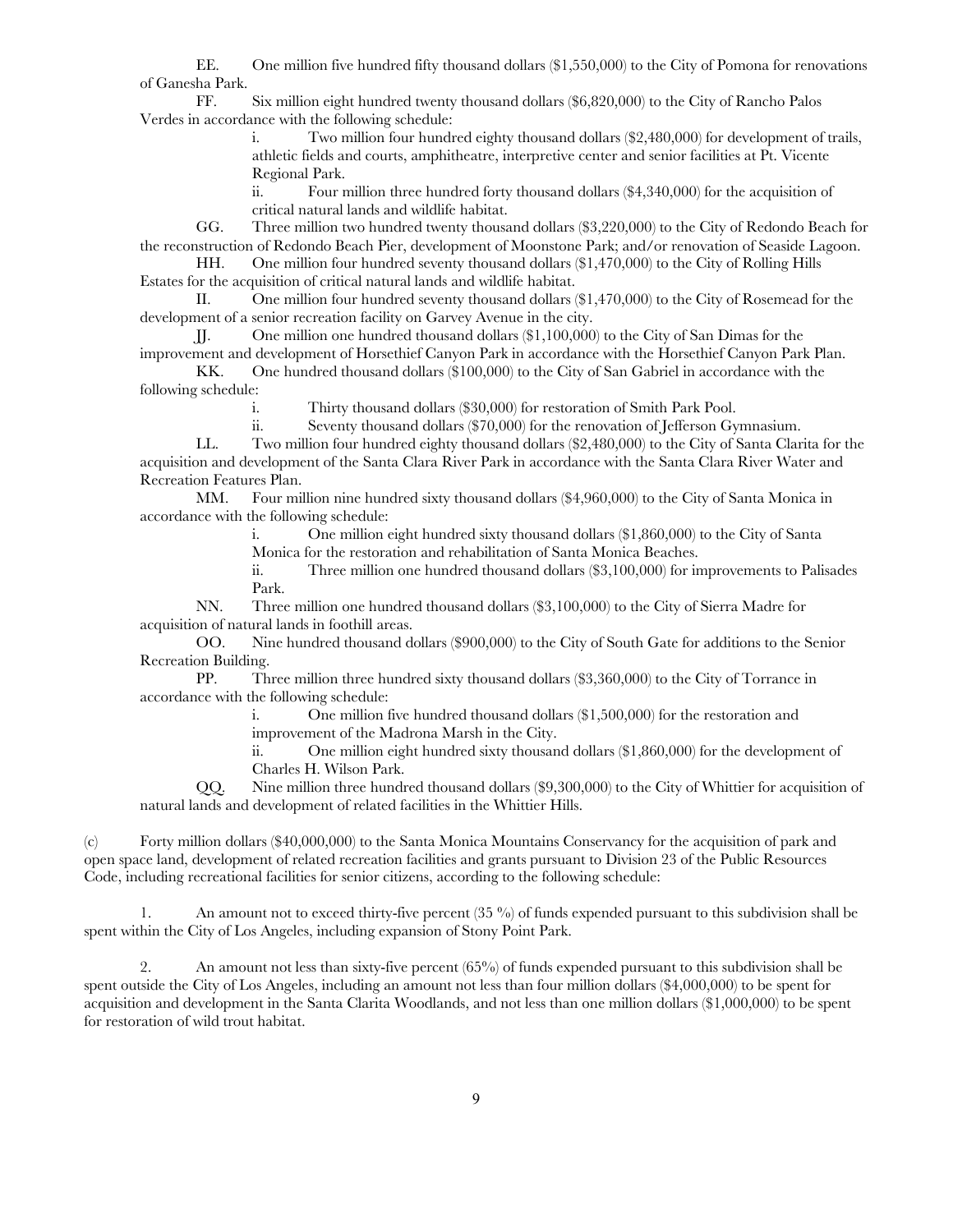3. Not less than ten million dollars (\$10,000,000) shall be available for grants to Nonprofit Organizations pursuant to Section 33204.2 of the Public Resources Code.

4. Not less than three million dollars (\$3,000,000) shall be expended for acquisition of land and development of facilities for at-risk youth and gang prevention in conjunction with a community based Nonprofit Organization with a primary focus toward, and demonstrated experience in, programs for at-risk youth and gang prevention. These funds may be expended anywhere within the District in accordance with Section 33207.7 of the Public Resources Code, with priority given to the South Los Angeles, East Los Angeles, San Fernando Valley and San Gabriel Valley areas.

5. Funds provided to the Conservancy shall be held by the District and disbursed upon application by the Conservancy, to expended solely for projects approved by the Board of Supervisors, pursuant to such criteria as the Board of Supervisors may in its discretion adopt; provided, that the Board of Supervisors may disapprove a project in an incorporated city only upon a finding that the acquisition or improvement of a project will involve the acquisition of or access to a site identified or proposed for present or potential future sanitary landfill purposes by the County, or involve any other land or project which may directly or indirectly hinder or impact the ability of the County to use any site so identified for such purposes. All land acquired in whole or in part with funds allocated to the Conservancy hereunder shall be purchased from willing sellers, and in no event shall funds allocated to the Conservancy hereunder be used to pay or reimburse the purchase price of land acquired through the exercise of the power of eminent domain.

6. Not less than seven million dollars (\$7,000,000) shall be expended in the Whittier Hills; prior to the expenditure of such funds the Conservancy shall enter into a joint powers agreement with the City of Whittier in order to facilitate the preservation of park and open space lands.

(d) Seventeen million dollars (\$17,000,000) to the California Museum of Science and Industry for land acquisition and improvements within Exposition Park, including an amount not less than ten million dollars (\$10,000,000) for development and restoration of lands for park, recreational and open space use, and for walkways, tree-planting and landscape improvements, in accordance with the Exposition Park Master Plan.

Section 9. (a) All applicants for a grant disbursed pursuant to Section 8 of this order, other than the County, shall submit an application to the Department of Parks and Recreation for grant approval.

(b) The grant funds authorized pursuant to paragraph 1 of subdivision (b) of Section 8 of this order shall be allocated to cities which were incorporated on or prior to January 1, 1993 and to the unincorporated area of the District on the basis of their respective total number of parcels of land (all as of January 1, 1993). Such figures shall be determined by the Los Angeles County Assessor.

(c) Individual applications for grants pursuant to paragraph 1 of subdivision (b) of Section 8 shall be submitted to the Department of Parks and Recreation for approval as to conformity with the requirements of this order. The application shall be accompanied by factual findings from the governing body of the applicant city that the project (or projects) for which the grant is sought is an important park and recreation project (or projects). In order to utilize available grant funds as effectively as possible, adjoining jurisdictions shall be encouraged to combine projects and submit joint applications.

(d) The minimum amount that an applicant may request for any individual project is twenty thousand dollars (\$20,000). Any agency may allocate all or a portion of its per parcel share to a regional or state project or another neighboring city and all agencies shall be encouraged to form partnerships with school districts for park and recreation purposes.

(e) Funds made available for grants pursuant to paragraph 1 of subdivision (b) of Section 8 shall be encumbered by the recipient within three years of the date when such funds are first made available. Beginning with fiscal year 1996-97, any such grant funds that are not accepted by the recipient, or are not encumbered by the recipient within such three-year period, shall be available for award for one or more of the classes of expenditures specified in Section 8 that the Board of Supervisors deems in its sole discretion to be of the highest priority. Upon such award the original recipient of the funds shall have no further claim to the funds.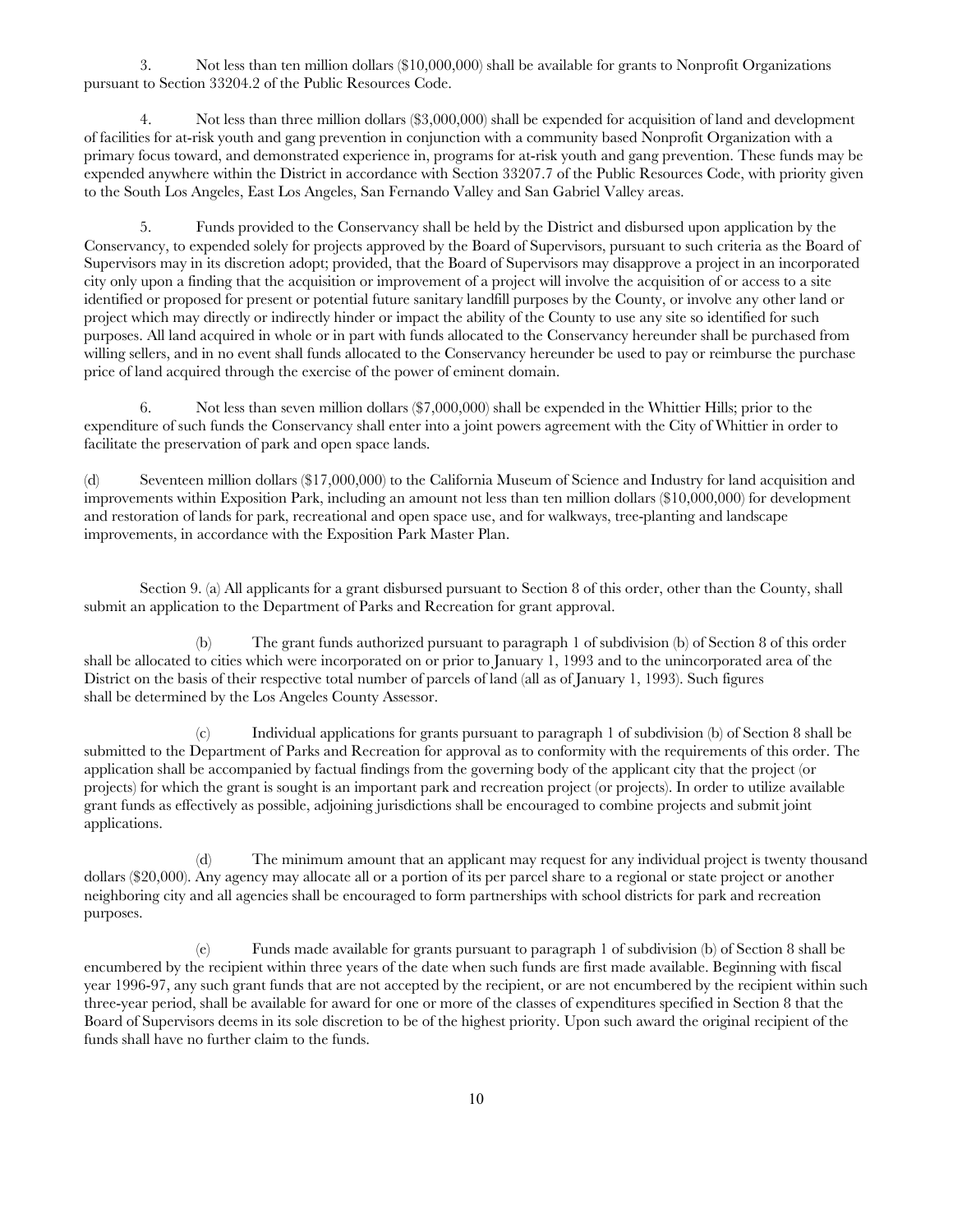(f) Funds made available pursuant to paragraph 1 of subdivision (a) and paragraph (1) of subdivision (b) of Section 8 shall be prioritized for heavily-used parks and recreation facilities in areas under-served by such facilities. When funds are to be used for the acquisition of property, priority shall be given to acquiring land for park, recreation or natural lands purposes in densely populated, under-served areas with few parks or open space resources. Such acquisition shall be performed with due regard to its effect on the supply of affordable housing in a given area.

Section 10. (a) The funds authorized in subparagraphs A, B, C, D and E of paragraph 3 of subdivision (a) of Section 8 shall be available as grants on a competitive basis to Public Agencies and Nonprofit Organizations. These funds shall be encumbered by the recipient within three years of the date when such funds are first made available. The Department of Parks and Recreation shall allocate a share of such competitive funds for expenditure in the unincorporated area of the District using the same procedures specified in subdivision (b) of Section 9.

The Director of Parks and Recreation shall: prepare a timeline for these competitive grants; prepare criteria and procedures for evaluating competitive grants for each program; and notify affected Public Agencies and Nonprofit Organizations of these proposed criteria and procedures and of the dates of public workshops to be held throughout the District for the purpose of receiving public input on the proposed criteria and procedures. After at least one public workshop for each of the grant programs referenced in this subdivision (a), the Director of Parks and Recreation shall adopt final criteria and procedures for evaluating competitive grants for each program, and shall notify affected Public Agencies and Nonprofit Organizations as to the application timeline, criteria and procedures for evaluating competitive grants for each program.

(b) An individual jurisdiction may enter into an agreement with one or more Nonprofit Organizations for the purpose of carrying out a grant pursuant to this Section 10, subject to the requirements of Section 16 hereof.

(c) Priority shall be given to those proposals which provide for the employment of youth and particularly atrisk youth, from the area in which the proposed project is located, or which include or are to be administered by a Nonprofit Organization with a demonstrated history of youth employment, gang prevention and intervention, and training programs for at-risk youth, including local community conservation corps and the California Conservation Corps.

Section 11. (a) Funds authorized pursuant to subparagraph A of paragraph 3 of subdivision (a) of Section 8 shall be available on a competitive basis as grants to Public Agencies and Nonprofit Organizations authorized to provide parks, recreation, or open-space services or facilities to the general public, or to acquire lands for these purposes. Such funds shall be used for the acquisition, development and improvement of real property for trails and public access. One million dollars (\$1,000,000) of these funds shall be spent within the Whittier Hills.

(b) Funds authorized pursuant to subparagraph B of paragraph 3 of subdivision (a) of Section 8 shall be available on a competitive basis as grants to Public Agencies and Nonprofit Organizations to develop senior centers and recreation facilities throughout the District.

(c) Funds authorized pursuant to subparagraph C of paragraph 3 of subdivision (a) of Section 8 shall be available on a competitive basis as grants to Public Agencies and Nonprofit Organizations to plant trees in public places for urban beautification projects.

(d) (1) Funds authorized pursuant to subparagraph D of paragraph 3 of subdivision (a) of Section 8 shall be available on a competitive basis as grants to Public Agencies and Nonprofit Organization for the restoration, rehabilitation or acquisition of natural lands and the development of recreational resources along the Santa Clara, San Gabriel and Los Angeles Rivers or their tributaries. These funds shall be used only for the acquisition or restoration of natural habitat lands, wildlife enhancement, or development of compatible recreational resources.

(2) Any such restoration of natural habitat lands shall use only species native to California to the maximum extent feasible. No grant shall be awarded which substantially impairs any transsportation project which is approved by the Los Angeles County Transportation Commission. The development of recreational resources or facilities pursuant to this paragraph shall not degrade the natural values present or being restored along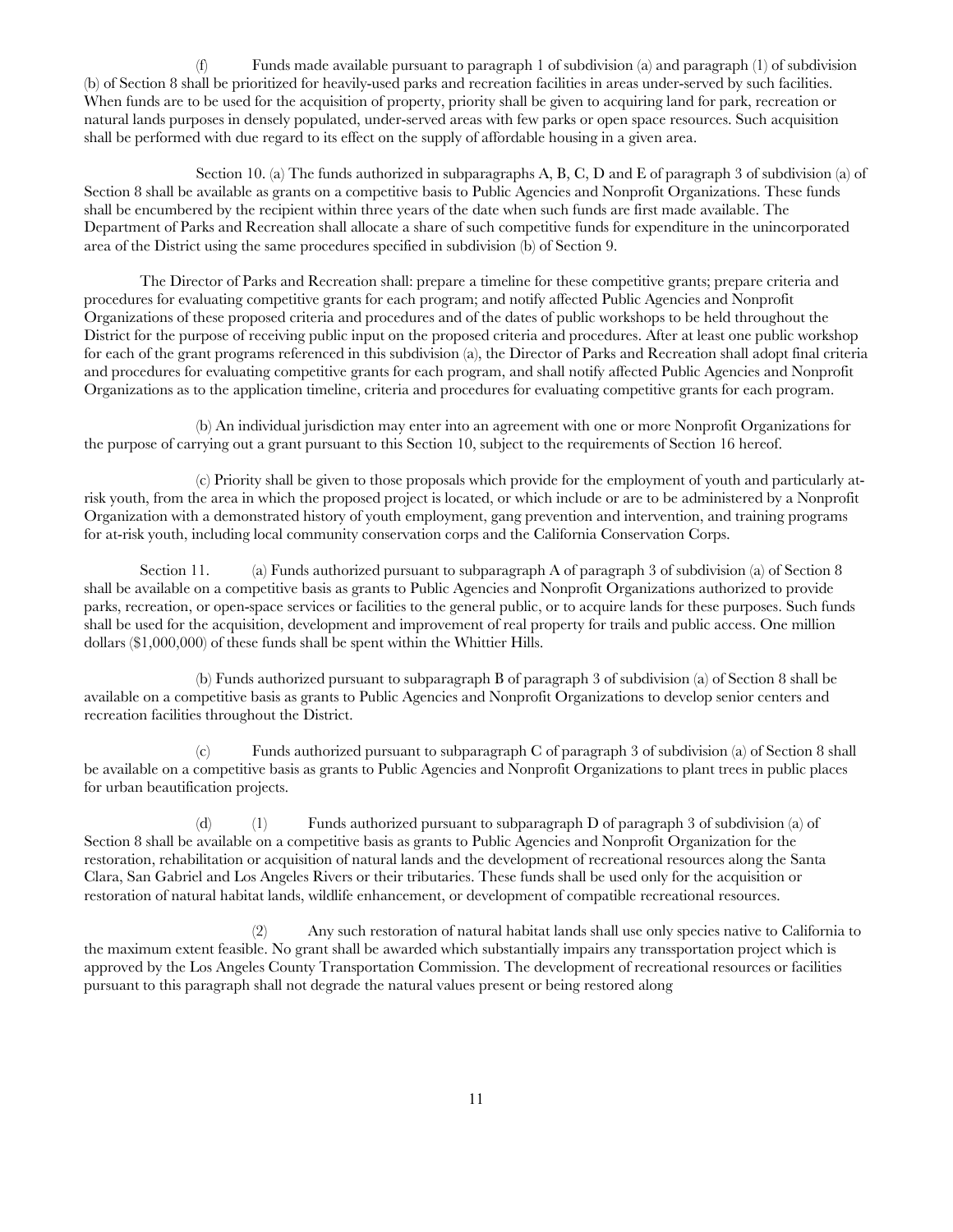rivers or tributaries. These funds shall not be used to pay for mitigation which is required to be carried out by state or federal law, nor shall they be used for flood control projects.

(e) Funds authorized pursuant to subparagraph E of paragraph 3 of subdivision (a) of Section 8 shall be available on a competitive basis as grants to Public Agencies and Nonprofit Organizations for graffiti removal and prevention throughout the District.

(f) Funds authorized pursuant to subdivision (c) of Section 8 shall be disbursed by the Board of Supervisors at the beginning of each fiscal year upon request by the Conservancy made directly to the Board of Supervisors and specifying the projects and grants, or classes thereof, proposed to be undertaken. The Conservancy may at any time modify or supplement its request as situations warrant, and any such modification or supplement shall be considered in the same manner as the original request.

(g) Funds authorized pursuant to subparagraph KK of paragraph 2 of subdivision (a) of Section 8 shall be expended by the public agency holding title to Towsley Canyon Park.

(h) Because the Santa Monica Mountains Conservancy Zone and Rim of the Valley Trail Corridor include a high proportion of trails, rivers and streams within the District, and because trees must be planted to restore natural habitat lands throughout said area, one million dollars (\$1,000,000) from each of the categories of funding described in subparagraphs A, C and D of paragraph 3 of subdivision (a) of Section 8 shall be granted to the Santa Monica Mountains Conservancy, to be spent in accordance with subdivisions (a), (c) and (d), respectively, of this Section 11, and in accordance with Division 23 of the Public Resources Code.

Section 12. An application for a grant pursuant to subparagraphs A, B, C, D or E of paragraph 3 of subdivision (a) of Section 8 shall be submitted to the Director of Parks and Recreation for review and recommendation to the Board of Supervisors, in its capacity as governing body of the District. All funds granted pursuant to paragraph (3) and paragraph (4) of subdivision (a) of Section 8 shall be awarded by formal action of the Board of Supervisors.

Section 13. Funds authorized pursuant to paragraph 4 of subdivision (a) of Section 8 shall be available on a competitive basis as grants to Public Agencies and Nonprofit Organizations. Priority shall be given to those applications which meet one or more of the following criteria: (1) joint application by a Public Agency and a Nonprofit Organization whose primary focus is working with at-risk youth and gang members; (2) application by a Nonprofit Organization with a demonstrated history of gang intervention, gang prevention, ability to work with at-risk youth, and prior experience in such activities through grants from Public Agencies; and (3) include a Nonprofit Organization who agrees to and can demonstrate the ability to operate and maintain the facility to be constructed or developed on a long-term basis. An amount not to exceed three million dollars (\$3,000,000) shall be granted to the Santa Monica Mountains Conservancy from the funds authorized pursuant to paragraph 4 of subdivision (a) of Section 8 for the purposes of paragraph 4 of subdivision (c) of Section 8.

Section 14. (a) Funds authorized pursuant to paragraph 6 of subdivision (a) of Section 8 shall be available for grants to Public Agencies and shall be expended only for capital outlay projects which meet one or more of the following criteria: (1) protect public health in recreational waters; (2) preserve and enhance the ecological integrity of significant watersheds containing Significant Ecological Areas; (3) are Best Management Practices as defined in the Storm Water NPDES permit for the County and approved by the Executive Officer of the Los Angeles Regional Water Quality Control Board; and (4) reduce runoff into Santa Monica Bay where the runoff travels across lands that contribute large amounts of toxic pollutants to the storm drain system, or measurably reduce the toxicity of that runoff. Proposed projects shall be submitted to the Regional Water Quality Control Board for review and approval.

(b) The Board of Supervisors shall determine the administering agency for the funds authorized pursuant to paragraph 6 of subdivision (a) of Section 8. The administering agency shall prepare a timeline and proposed criteria and procedures for evaluating grants authorized pursuant to paragraph 6 of subdivision (a) of Section 8. The Regional Water Quality Control Board shall in a public process review and give final approval to the criteria and procedures for evaluating these grants.

Section 15. (a) Funds that are granted pursuant to Section 8 for the purposes of development, improvement, rehabilitation or restoration shall be expended for these purposes only on lands owned by the applicant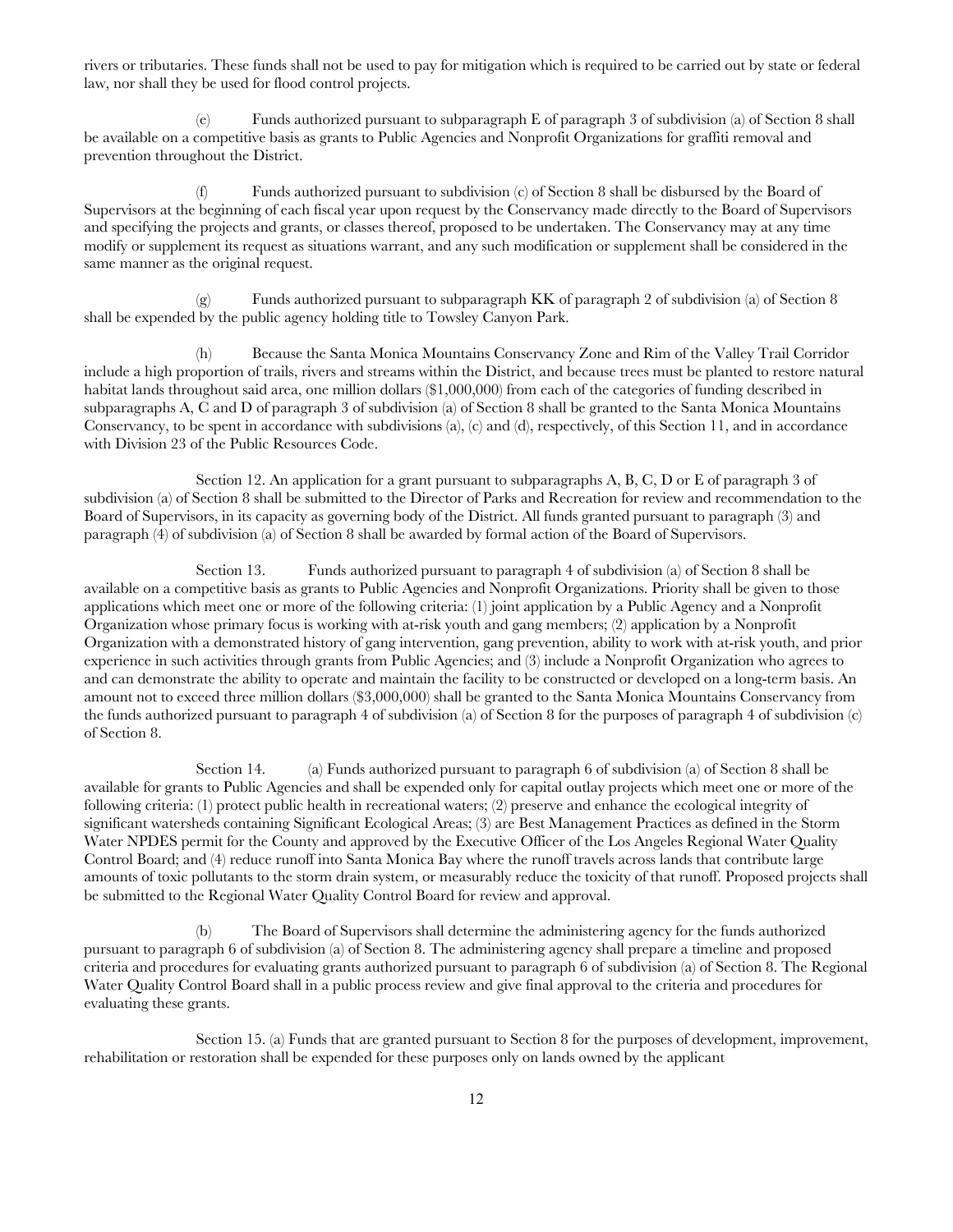Public Agency or Nonprofit organization or subject to a lease or other interest held by such Public Agency or Nonprofit Organization. If such lands are not owned by the applicant or subject to such other interest held by the applicant, the applicant shall first demonstrate to the satisfaction of the administering agency that the project will provide public benefits commensurate with the type and duration of the interest in land held by the applicant.

(b) Funds allocated pursuant to Section 8 that are used for landscaping, planting trees or any other planting projects shall use drip irrigation systems and shall use drought-resistant or xerophytic trees, plants, lawn or sod, except when such use can be shown to be unfeasible. When projects involve the rehabilitation of existing irrigation systems or the creation of new irrigation systems, reclaimed water should be used whenever possible and priority shall be given to development of reclaimed water irrigation systems.

Section 16. (a) No funds authorized under Section 8 may be disbursed to any recipient unless the recipient agrees:

(1) To maintain and operate in perpetuity the property acquired, developed, improved, rehabilitated or restored with the funds. With the approval of the granting agency, the recipient or its successors in interest in the property may transfer the responsibility to maintain and operate the property in accordance with this Section.

(2) To use the property only for the purposes of this order and to make no other use, sale, or disposition of the property, except as provided in subdivision (b) of this Section 16.

(3) Any beach, park or other public facility acquired, developed, rehabilitated or restored with funds from this act shall be open and accessible to the public without discrimination as to race, color, sex, sexual orientation, age, religions belief, national origin, marital status, physical or medical handicap, medical condition or place of residence, to the extent consistent with the provisions of subdivision (a) of Section 18.

(4) In order to maintain the exclusion from gross income for federal income tax purposes of the interest on any bonds, notes or other evidences of indebtedness issued for purposes of this order, each recipient of funds pursuant to this order covenants to comply with each applicable requirement of Section 103 and Sections 141 through 150 of the Internal Revenue Code of 1986, as amended. Each recipient of funds disbursed pursuant to Section 8 shall agree in writing to the conditions specified in paragraphs (1), (2), (3) and (4) of this Section 16 (a).

The conditions specified in paragraphs (1), (2), (3) and (4) of this section shall not prevent the transfer of property acquired, developed, improved, rehabilitated or restored with funds authorized pursuant to Section 8 of this order from the recipient to another Public Agency, to a Nonprofit Organization authorized to acquire, develop, improve or restore real property for park, wildlife, recreation, open space or gang prevention and intervention purposes, or to the National Park Service, provided that any such successor to the recipient assumes the obligations imposed by such conditions.

(b) If the use of the property acquired through grants pursuant to this order is changed to one other than a use permitted under the category from which the funds were provided, or the property is sold or otherwise disposed of, an amount equal to the (1) amount of the grant, (2) the fair market value of the real property, or (3) the proceeds from the portion of such property acquired, developed, improved, rehabilitated or restored with the grant, whichever is greater, shall be used by the recipient, subject to subdivision a of this Section, for a purpose authorized in that category or shall be reimbursed to the Parks Fund and be available for appropriation only for a use authorized in that category.

If the property sold or otherwise disposed of is less than the entire interest in the property originally acquired, developed, improved, rehabilitated or restored with the grant, an amount equal to the proceeds or the fair market value of the property interest sold or otherwise disposed of, whichever is greater, shall be used by the grantee, subject to subdivision (a) of this Section, for a purpose authorized in that category or shall be reimbursed to the Parks Fund and be available for appropriation only for a use authorized in that category. Nothing in this Section 16 shall limit a Public Agency from transferring property acquired pursuant to this order to the National Park Service or the State Park System, with or without consideration.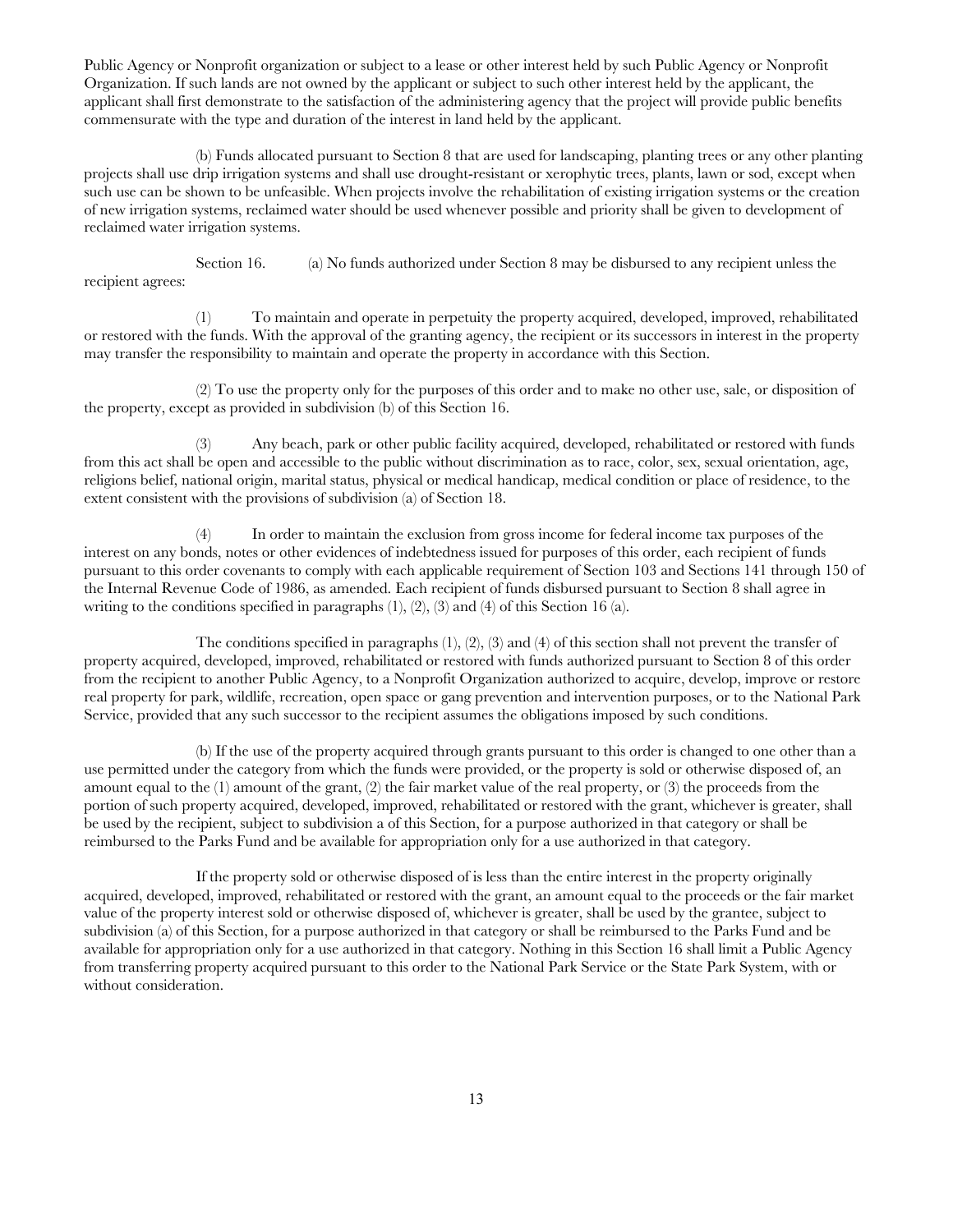(c) Awards pursuant to Sections  $8(a)(3)$  or  $8(b)(1)$  hereof shall first be available during the County's 1993-94 fiscal year or the first fiscal year in which assessments are levied and collected by the District.

Section 17. (a) All real property acquired pursuant to this order shall be acquired in compliance with Chapter 16 (commencing with Section 7260) of Division 7 of Title 1 of the California Government Code. Public Agencies and Nonprofit Organizations receiving funds pursuant to Section 8 of this order shall certify compliance to the Department of Parks and Recreation. Funds disbursed to a Public Agency in accordance with Section 8 may be expended by that agency pursuant to an agreement, or by an entity, authorized or established pursuant to Article 1 (commencing with Section 6500) of Chapter 5 of Division 7 of Title 1 of the Government Code.

(b) For the purposes of this order, acquisition may include gifts, purchases, leases, easements, the exercise of eminent domain if expressly authorized, the transfer or exchange of property of like value, transfers of development rights or credits, and purchases of development rights and other interests.

(c) All grants, gifts, devises, or bequests to the District, conditional or unconditional, for park, conservation, recreational, wildlife habitat, natural lands or other purposes for which real property may be acquired or developed pursuant to this order, shall be made in the name of the County and accepted and received on behalf of the District in the name of the County by the Chief Administrative Officer. The grants, gifts, devises or bequests shall be available for expenditure for the purposes specified in Section 8 hereof.

Section 18. With respect to Section 8, if funds allocated pursuant to paragraph 2 of subdivision (a) and paragraph 2 of subdivision (b) are not expended or committed to expenditure prior to December 1, 1997, or prior to five years from the date that funds are available to cities and the County for expenditure, whichever is later, the agency to which the funds are originally allocated may submit by or before December 1, 1997 to the Board of Supervisors a plan for expenditure of the funds in accordance with the purposes of this order within the city or area of the District in which the funds were originally authorized to be expended, and the Board of Supervisors, in its capacity as governing body of the District, shall approve the plan by a majority vote. If the reallocated funds are not expended within three years after the effective date of such reallocation, the funds shall be allocated to the Department of Parks and Recreation for expenditure within the District consistent with the purposes of this order.

(a) Reasonable public access to lands acquired in fee with funds made available pursuant to this order shall be provided except where that access may interfere with resource protection. For purposes of this order, reasonable public access shall include parking and public restrooms.

(b) All funds allocated pursuant to this order for projects involving the rehabilitation or restoration of beach, park, recreation, open space or natural lands shall be used to the maximum extent practical to employ youth from the community in which the particular rehabilitation or restoration project is being carried out.

(c) To the maximum extent feasible, Public Agencies and Nonprofit Organizations shall be encouraged and have authority to use funds received pursuant to this order to provide funding through agreements with community conservation corps, the California Conservation Corps, and with other community organizations, particularly when youth can be employed to work on restoration or rehabilitation projects being carried out in their own communities. Such agreements shall be entered into solely for the accomplishment of the purposes set forth by this order.

Section 19. (a) Prior to recommending the acquisition of lands that are located on or near tidelands, submerged lands, swamp or overflowed lands, or other wetlands, whether or not those lands have been granted in trust to a local public agency, any agency receiving funds pursuant to this order shall submit to the State Lands Commission any proposal for the acquisition of those lands pursuant to this measure. The State Lands Commission may, at its discretion, within ninety (90) days of such a submission, review the proposed acquisition, make a determination as to the State's existing or potential interest in the lands, and report its findings to the entity making the submittal and to the Department of Parks and Recreation.

(b) No wetlands or riparian habitat acquired pursuant to Section 8 shall be used as a dredge spoil area or shall be subject to revetment which damages the quality of the habitat for which the property was acquired.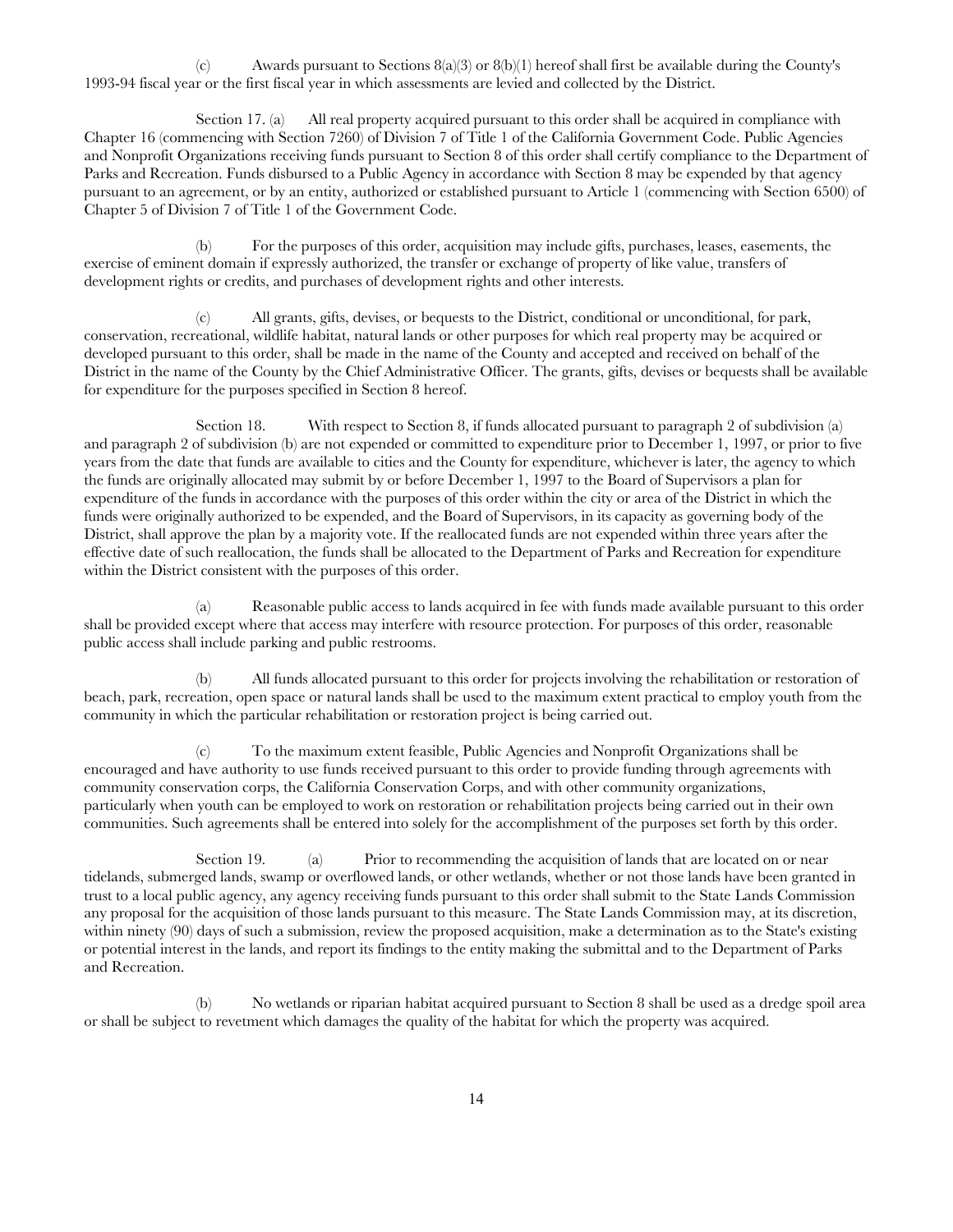lands.

(c) No provision of this order shall be construed as authorizing the condemnation of publicly-owned

Section 20. (a) The Board of Supervisors of the County of Los Angeles shall act, ex officio, as the governing body of the District. All powers and authority of the District shall be vested in the Board of Supervisors in its capacity as the governing body of the District.

(b) The Department of Parks and Recreation shall administer for the District all funds for the projects and programs described in Section 8, except for the funds described in paragraph 5 of subdivision (a) of Section 8 and subdivision (c) of Section 8, which funds shall be administered by the respective agencies to which the funds are allocated. Each administering agency shall prepare and/or review any documentation necessary for purposes of this order.

Section 21. (a) The District shall be financed by the levy of assessments pursuant to the Landscaping and Lighting Act of 1972 and Division 5 of the Public Resources Code. Proceeds of assessments generated by the District shall be used for: (i) costs of maintenance and servicing projects funded either with assessments or with proceeds of bonds, notes or other evidences of indebtedness issued by the District in accordance with this order; (ii) payment of actual administrative costs associated with carrying out the purposes of this order by the District and recipient Public Agencies; and (iii) either to directly pay the costs of projects authorized pursuant to this order or to pay debt service on bonds, notes or other evidences of indebtedness issued therefor.

(b) It is the intention of the Board of Supervisors to cause the District to issue bonds, notes or other evidences of indebtedness, to fund all or a portion of the costs of the projects listed in Section 8 of this order, pursuant to Division 5 of the Public Resources Code and the Landscaping and Lighting Act of 1972. Such bonds, notes or other evidences of indebtedness may be issued in one or more series at such times and in such principal amounts as the Board of Supervisors may determine in its sole discretion.

(c) The Board of Supervisors hereby establishes a special fund to be known as the "Regional Park and Open Space District Park Fund" into which all funds generated by the District shall be deposited. The Auditor-Controller of the County, on behalf of the District, may create any other funds, accounts or subaccounts necessary or desirable to account for the funds of the District, including the proceeds of assessments and bonds, notes or other evidences of indebtedness issued by the District.

(d) All revenue generated by the District, including the proceeds from the issuance of any bonds, notes or other evidences of indebtedness, shall be deposited in the Parks Fund and shall be allocated among all affected Public Agencies within the District as defined in Section 5506.9 of the California Public Resources Code, for expenditure consistent with the purposes of Division 5, Chapter 3, Article 3 of the Public Resources Code and of this order. The County shall be reimbursed from the Parks Fund for actual costs of administration of the District and the costs of issuance of bonds, notes or other evidences of indebtedness by the District, as provided in subdivision a of this Section 21.

(e) Pursuant to subdivision (e) of Section 5506.9 of the Public Resources Code, no proceeds from any bonds, notes or other evidences of indebtedness issued by the District shall be used for any operations, maintenance or servicing purposes, except that such proceeds may be used to pay all costs incidental to the preparation and issuance of the bonds.

(f) The amounts of all allocations designated in Section 8 are net amounts, and shall not be reduced for administrative costs of the District.

Section 22. Assessments levied pursuant to this order shall be levied for a period of twenty-two (22) years beginning with the fiscal year in which such assessments are first levied and collected by the District.

Section 23. (a) Pursuant to paragraph (7) of subdivision (c) of Section 5506.9 of the Public Resources Code, in each of the first twenty (20) years after the date an assessment is levied and collected, a minimum of eighty percent (80%) of all proceeds of assessments levied and collected by the District shall be used for capital outlay projects, including, but not limited to, acquisition and improvement of real property. For purposes of this order, capital outlay projects include the servicing of bonds, notes or other evidences of indebtedness issued by the District.